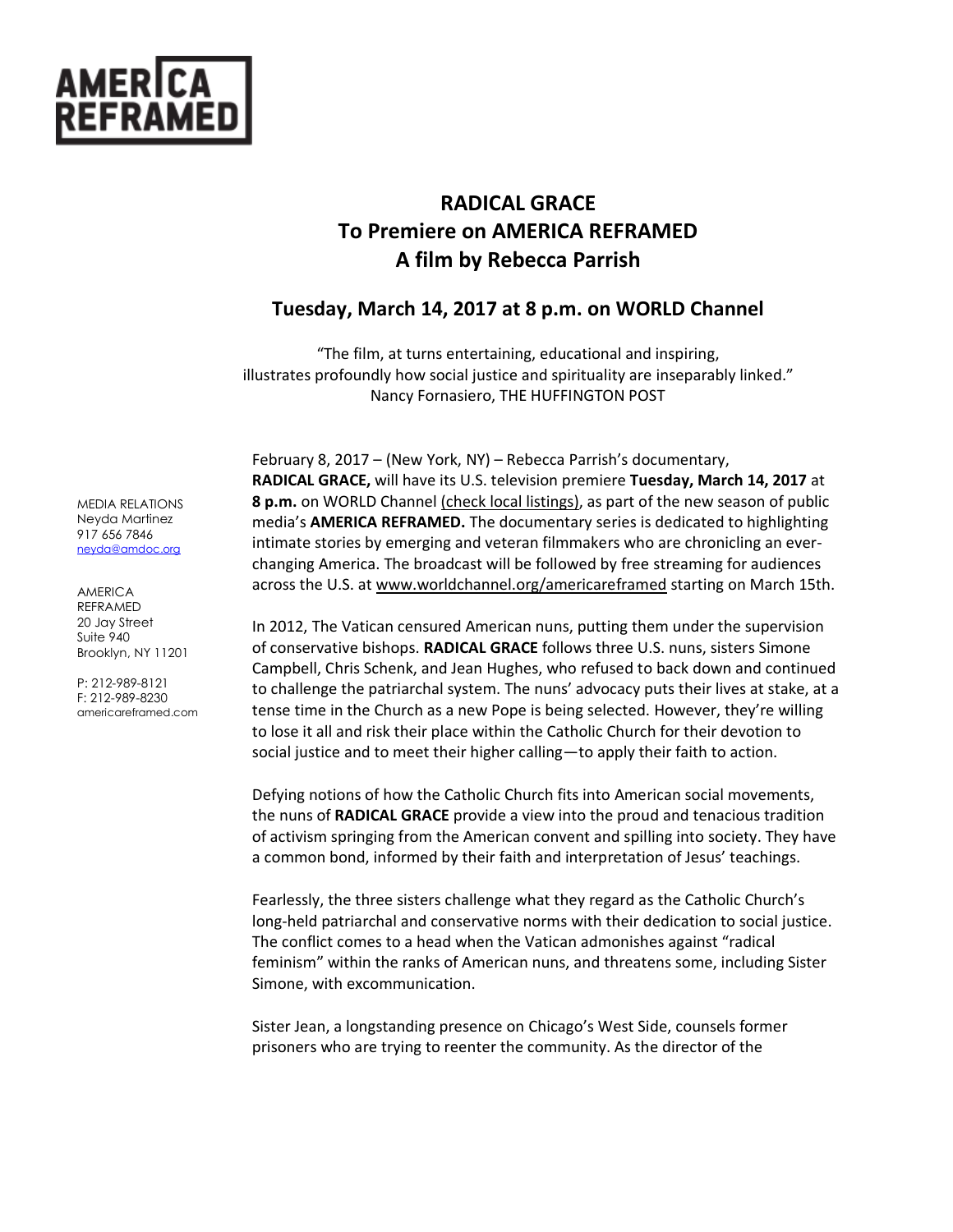

progressive lobby NETWORK, Sister Simone, an attorney, devises a "Nuns on the Bus Tour" to highlight economic inequality and defend the Affordable Care Act. Sister Chris focuses on in-house reform, advocating for gender equality within the Catholic Church.

"The sisters' surprising activism provides a model for action to Americans of faith, who too often feel silenced by the dictates of conservative religious leaders. Moreover, it shows the power of inner nourishment — whether through religious practice or deep personal reflection — to make all of us better change-makers in the world," explains Rebecca Parrish, director of RADICAL GRACE.

The film captures the nuns' unwavering resilience as they ponder, under duress, what it means for them to be both devoted to, and in conflict, with a historically male-driven and hierarchical institution. The drama unfolds against the backdrop of evolving Church rhetoric. Their engagement with, and connection to, the plight of everyday people garners the attention of Pope Francis, and their collective achievements demonstrate how the Catholic Church is changing from within, while propelling reform well beyond the convent walls.

#### **###**

### **Media Contact**

Journalists and reviewers may contact Neyda Martinez at **917 656 7846** or via email a[t neyda@amdoc.org](mailto:neyda.martinez@gmail.com) for interviews and special requests.

## **Film Credits**

Director: Rebecca Parrish Producer: Nicole Bernardi-Reis Producer & Executive Producer: Danny Alpert Executive Producer: Susan Sarandon An Interchange Productions / Kindling Group co-production

### **About AMERICA REFRAMED**

AMERICA REFRAMED is a co-production of the WORLD Channel and American Documentary, Inc.

AMERICA REFRAMED curates a diverse selection of films highlighting innovative and artistic approaches to storytelling from emerging and veteran filmmakers alike. Viewers will be immersed in personal stories from the streets of towns big and small to the exurbs and country roads that span the spectrum of American life. The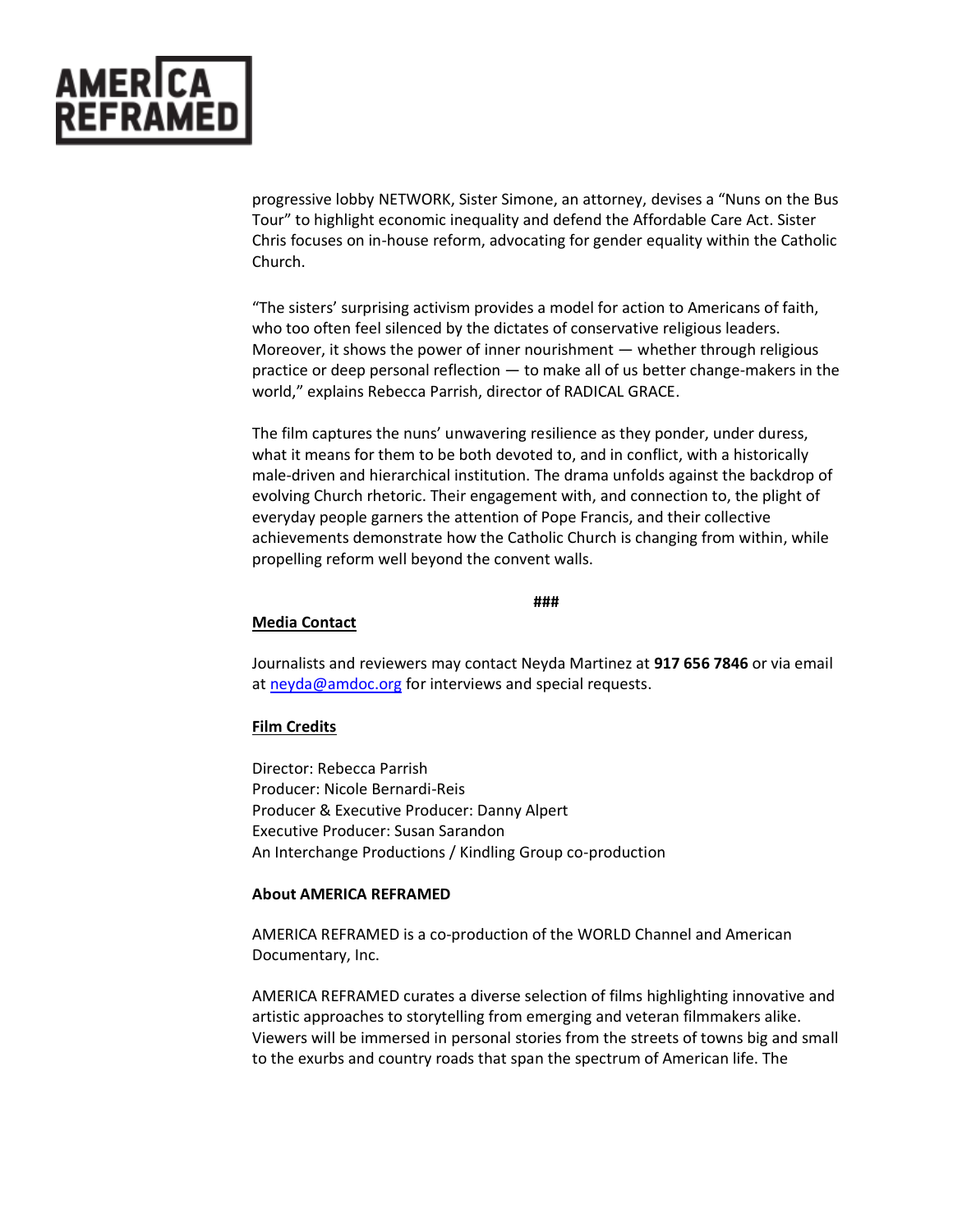

documentaries invite audiences to reflect on topics as varied as culture, healthcare, politics, gun violence, religion and more.

An award-winning documentary series, AMERICA REFRAMED is the recipient of a Christopher, a GRACIE, and several Telly and Cine Golden Eagle Awards, as well as nominations for an EMMY, Independent Documentary Association, and Imagen Award.

### **AMERICA REFRAMED Series Credits**

Executive Producers: Justine Nagan, Chris Hastings, Chris White Series Producer: Carmen L. Vicencio

AMERICA REFRAMED can be accessed online via <http://worldchannel.org/programs/america-reframed/> and, <https://www.facebook.com/WorldChannel> <https://www.facebook.com/AmericaReFramed>

@worldchannelPTV @americareframed

#### **AMERICA REFRAMED Co-Producers**

**American Documentary, Inc**. (AmDoc) is a multimedia arts organization dedicated to creating, identifying and presenting contemporary stories that express opinions and perspectives rarely featured in mainstream media outlets. AmDoc is a catalyst for public culture, developing collaborative strategic engagement activities around socially relevant content on television, online and in community settings. These activities are designed to trigger action, from dialogue and feedback to educational opportunities and community participation. AmDoc is a 501(c)(3) not-for-profit organization. For more information, visit: [www.amdoc.org](http://www.amdoc.org/)

**The WORLD Channel** delivers the best of public television's nonfiction, news and documentary programming, including original content by and about diverse communities, to U.S. audiences through local public television stations and streaming online at worldchannel.org. WORLD reached 35.8 million unique viewers 18+ last year (55% adults 18-49) and over-indexes in key diversity demographics. Online, the WORLD Channel expands on broadcast topics and fuels dialogue across social media, providing opportunities for broad and diverse audience interaction.

WORLD is programmed by WGBH/Boston, in partnership with American Public Television and WNET/New York, and in association with PBS and National